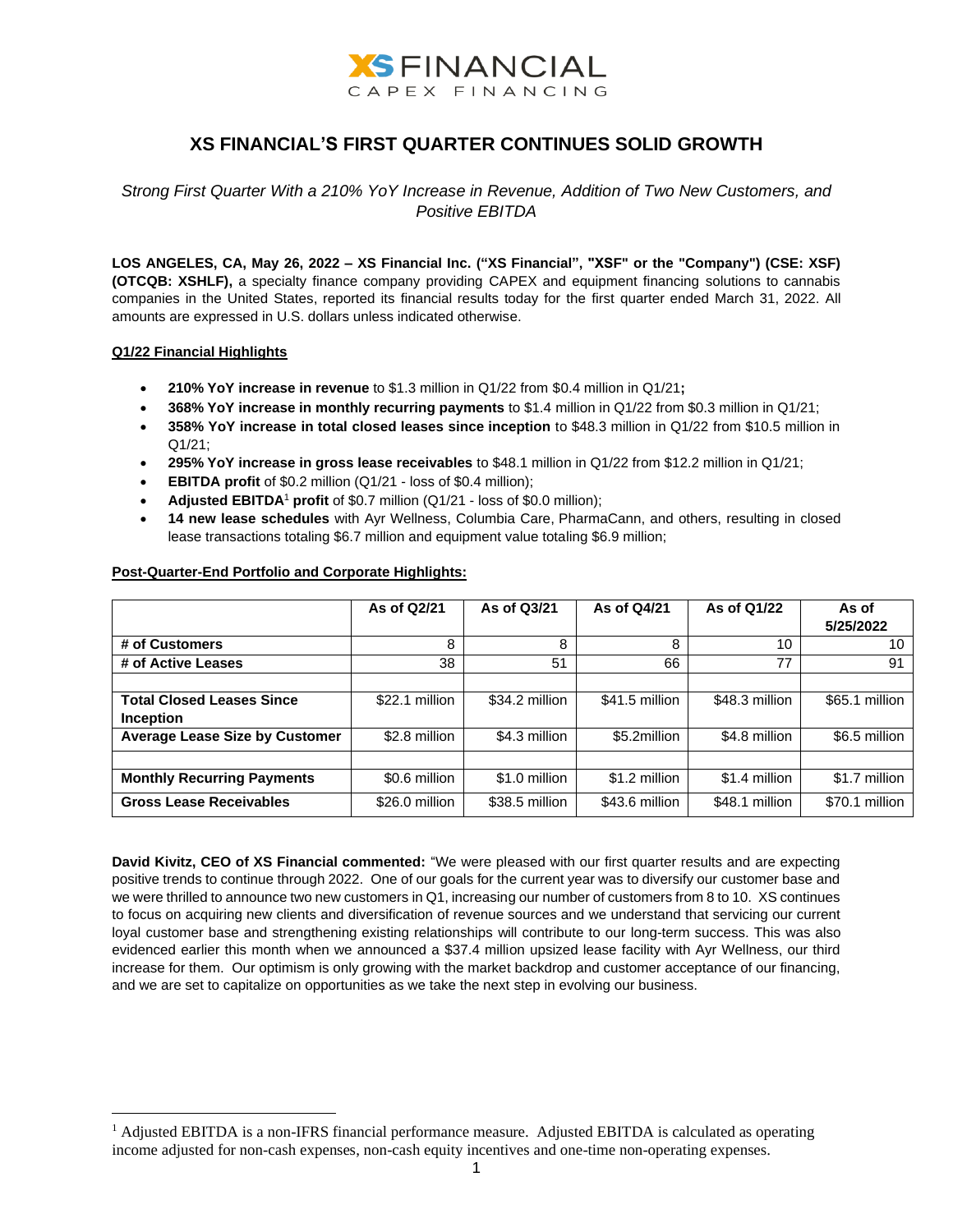## **Summary Financial Results – Three Months Ended March 31, 2022**

The following table sets forth selected financial information for the periods indicated that was derived from our audited financial statements.

|                                             | For the three months ended |              |  |  |
|---------------------------------------------|----------------------------|--------------|--|--|
|                                             |                            | March 31     |  |  |
|                                             | 2022                       | 2021         |  |  |
| Revenue                                     | \$1,288,633                | \$416,172    |  |  |
| Operating expenses                          | \$1,065,960                | \$776,656    |  |  |
| Other expenses (income)                     | \$1,968,484                | \$42,673     |  |  |
| Net (loss) income                           | (\$1,745,811)              | (\$403, 157) |  |  |
| Income (loss) per share - basic             | (\$0.02)                   | (\$0.01)     |  |  |
| Weighted average shares outstanding - basic | 103,885,041                | 70,307,170   |  |  |

Revenues for the quarter increased 209.6% to \$1,288,633 from \$416,172 for the same period the year before. The increase of \$872,461 was attributable to revenue recognized from financing income associated with 52 new financing leases from 2020 to 2021.

Operating expenses for the quarter increased 37.2% to \$1,065,960 from \$776,656 for the same period the year before. The increase was primarily the result of the increase in personnel and contractor costs due to an increase in operations and non-cash incentive compensation, offset by a decrease in professional fees.

Other expenses for the quarter increased to \$1,968,484 from \$42,673 for the same period the year before. The increase in other expense of \$1,925,811 was primarily attributable to an increase of approximately \$970,000 in financing and accretion expenses and \$720,00 in non-cash accretion expenses associated with debt and equity issuances in 2021. Additionally, the Company had non-cash loss of approximately \$329,000 related to the change in fair value of derivative liabilities.

Net loss for the quarter was \$1,745,811, compared to net loss of \$403,157 for the first quarter of 2021.

### **Earnings Per Share ("EPS") and Adjusted Net Loss**

*Comparative table illustrating changes EPS for the period ending March 31, 2021 ("Q1/21"), the period ending June 30, 2021 ("Q2/21"), the period ending September 30, 2021 ("Q3/21"), the period ending December 31, 2021 ("Q4/21"), and Q1/22.*

|                           | Q1/21    | Q2/21     | Q <sub>3</sub> /21 | Q4/21    | Q1/22     |
|---------------------------|----------|-----------|--------------------|----------|-----------|
| Earnings (Loss) Per Share | \$(0.01) | \$ (0.00) | \$ (0.01)          | \$(0.01) | \$ (0.02) |

The Company realized a loss of \$1,745,811 for Q4/21 compared to a loss of \$403,157 for Q1/21. After adjusting for non-cash items including unrealized loss in fair value change of investments, accretion expense, and change in fair value of derivative liabilities the Company reported an adjusted net loss of \$906,670 compared to an adjusted net loss of \$519,650 as previously reported in Q1/21.